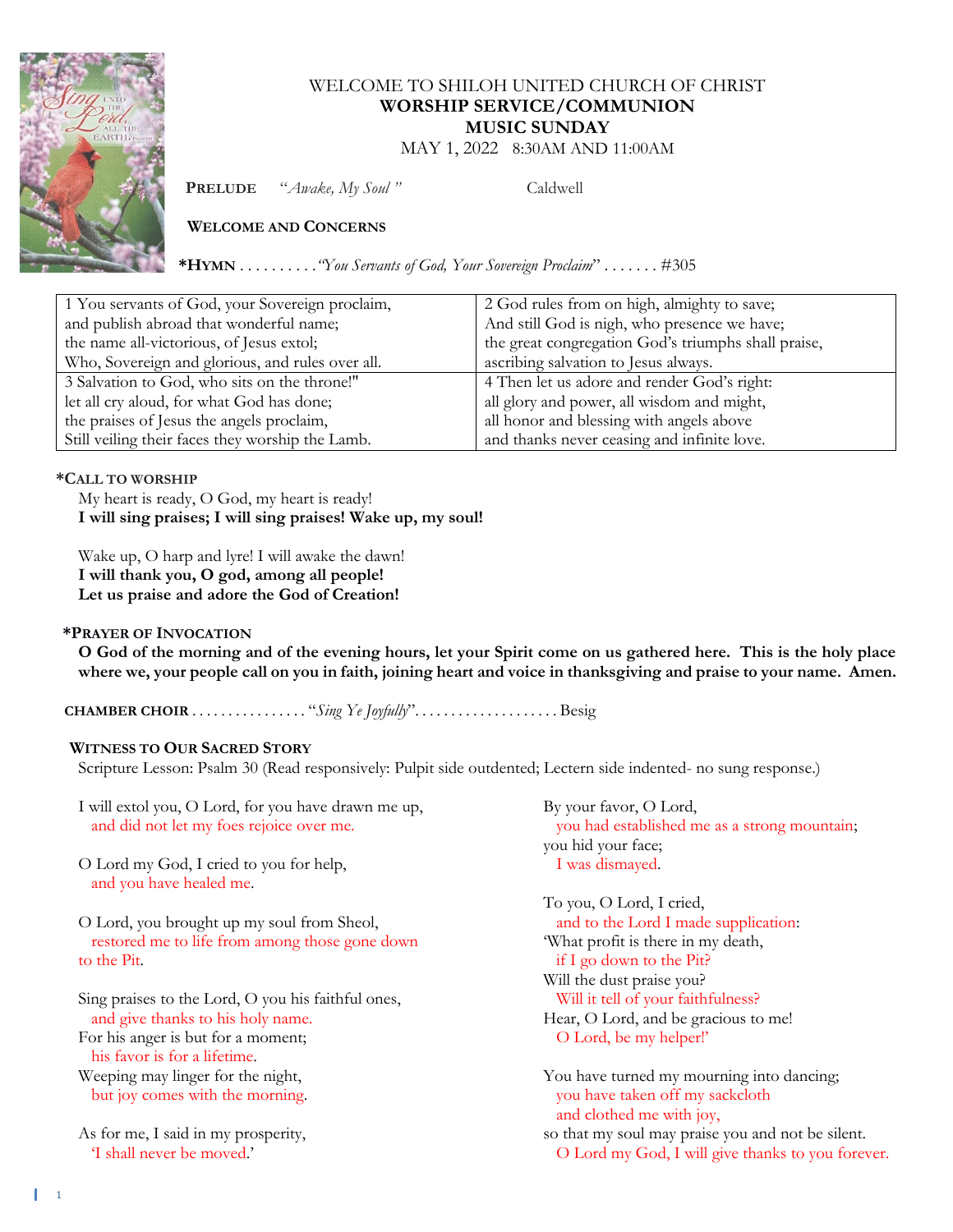**HANDBELL CHOIR**. . . . . . . . ."*Come, Christian Join to Sing*". . . . . . . . . Arr. Page

Scripture Lesson: Acts 9:1-6

\***MEN'S CHORUS** . . . . . . . . . . . . . . . . . "*I Have a Song" . . . . . . . . . . . .* . . . . .Treece

Scripture Lesson: John 21:1-19

 **CHANCEL CHOIR**. . . . . "How Can I Keep From Singing". . . . . .Lowry/Shaw

Scripture Lesson: Rev. 5: 11-14

**COMBINED CHOIRS**. . . ."*Amazing Grace (My Chains are Gone*)". . . .Arr. Raney

### **RECOGNITION OF MUSIC DEPARTMENT ANNIVERSARIES**

### **TESTIMONIAL**

| 1 Wake my soul with all things living                   | 2 All your hopeful plans confessing               |
|---------------------------------------------------------|---------------------------------------------------|
| Thanks be giving to the source of life and day          | Ask for blessing on that good which you would do  |
| Sunlight comes and gone confusion                       | But if you should need correction                 |
| Night's illusion like the starlight fades away.         | Ask direction. Pray for purpose clear and new.    |
| 3 Cry for help when griefs assail you                   | 4 After one last night of weeping                 |
| Good friends fail you. LIfe is hopeless. Death appears. | One last sleeping you shall wake to pure delight. |
| One whose child knew deep affliction                    | You at last shall know perfection                 |
| Crucifiction ever waits to dry your tears.              | Pure affection bathed in God's own morning light. |

### **RESPONSIVE PRAYER**

Grant us wisdom to perceive you, hearts awakened to receive you, minds alert to thought that grieve you,

**God of mercy, hear us.**

Grant us faithfulness in praying, strength to keep our souls from straying, sense to cease from disobeying, **God of mercy, hear us.**

Grant us diligence in doing, patience when your truth pursuing, eager to receive renewing,

**God of mercy, hear us.**

Grant us courage to proclaim you, savior of our lives we name you! May our actions never shame you; **God of mercy, hear us.**

### **THE LORD'S PRAYER**

**Our Father, who art in heaven, hallowed be thy name. Thy kingdom come. Thy will be done, on earth as it is in heaven. Give us this day our daily bread. And forgive us our sins, as we forgive those who sin against us. And lead us not into temptation, but deliver us from evil. For thine is the kingdom, and the power, and the glory forever. Amen.**

### **PRESENTING OUR TITHES AND OFFERINGS BEFORE GOD**

### **INVITATION TO THE OFFERING**

Having received new life through the generosity of God and the hope Christ brings, let us give thankfully and abundantly that we may be called God's generous people.

| <b>*OFFERTORY RESPONSE</b> " Lake My Gifts (Vs. 3)" #562 |                                   |                                    |
|----------------------------------------------------------|-----------------------------------|------------------------------------|
|                                                          | Take whatever I can offer--       | things made beautiful for others   |
|                                                          | gifts that I have yet to find,    | in the place where I must be:      |
|                                                          | skills that I am slow to sharpen, | take my gifts and let me love you, |
|                                                          | talents of the hand and mind,     | God who first of all loved me.     |

**\*OFFERTORY RESPONSE**. . . . . . . . . . . ."*Take My Gifts* (Vs. 3)". . . . . . . . . . . #562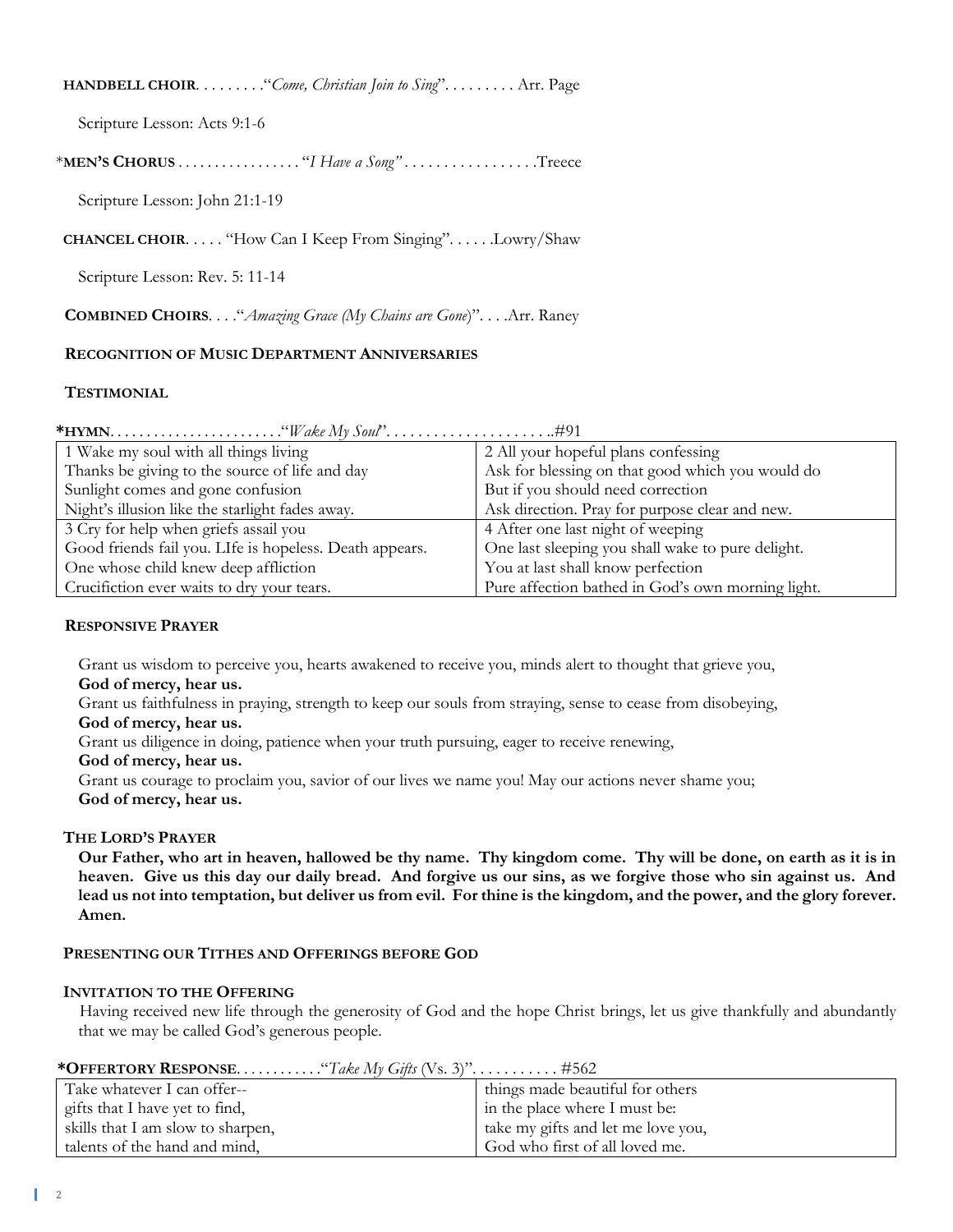### **\*PRAYER OF DEDICATION**

**All good gifts around us come from you, O God. You have given us life, and new life in Christ. As you have given us gifts, so we offer our gifts that we may be gifts to one another, even as Jesus so taught and lived. Amen.**

#### **SACRAMENT OF COMMUNION**

*(All are welcome to partake of communion)*

**\*COMMUNION HYMN**. . . . . . . ."*Bread of the World, in Mercy Broken*". . . . . . . .#346

| Bread of the world in mercy broken,    | Look on the heart by sorrow broken,   |
|----------------------------------------|---------------------------------------|
| wine of the soul in mercy shed,        | look on the tears by sinners shed;    |
| by whom the words of life were spoken, | and be your feast to us the token     |
| and in whose death our sins are dead.  | that by your grace our lives are fed. |

### **AFFIRMATION OF FAITH** #886

**You, O God, are supreme and holy. You create our world and give us life. Your purpose overarches everything we do. You have always been with us. You are God. You, O God, are infinitely generous, good beyond all measure. You came to us before we came to you. You have revealed and proved your love for us in Jesus Christ, who lived and died and rose again. You are with us now. You are God.**

**You, O God, are Holy Spirit. You empower us to be your gospel in the world. You reconcile and heal; you overcome death.**

**You are our God. We worship you.**

#### **INVITATION**

One: Jesus Christ said: I am the bread of life. You who come to me shall not hunger; you who believe in me shall never thirst.

**All: In company with all who hunger for spiritual food, we come to this table to know the risen Christ in the sharing of this life-giving bread.**

One: This table is for all Christians who wish to know the presence of Christ and to share in the community of God's people.

#### **CONFESSION OF SIN**

**God of love and justice, we long for peace within and peace without. We long for harmony in our families, for serenity in the midst of struggle, and for commitment to each other's growth. We long for the day when our homes will be a dwelling place for your love. Yet we confess that we are often anxious; we do not trust each other, and we harbor violence. We are not willing to take the risks and make the hard choices that love requires. Look upon us with kindness and grace. Rule in our homes and in all the world; show us how to walk in your paths, through the mercy of our Savior, Amen.**

#### **ASSURANCE OF FORGIVENESS**

Listen to the words of the scriptures: the mercy and the love of God are endless; God's wrath is slow, and God's love is eternal.

 **EXCHANGING THE PEACE OF CHRIST (***Please wave to one another***)**

Let us greet each other in Christian Friendship. The peace of God be with you.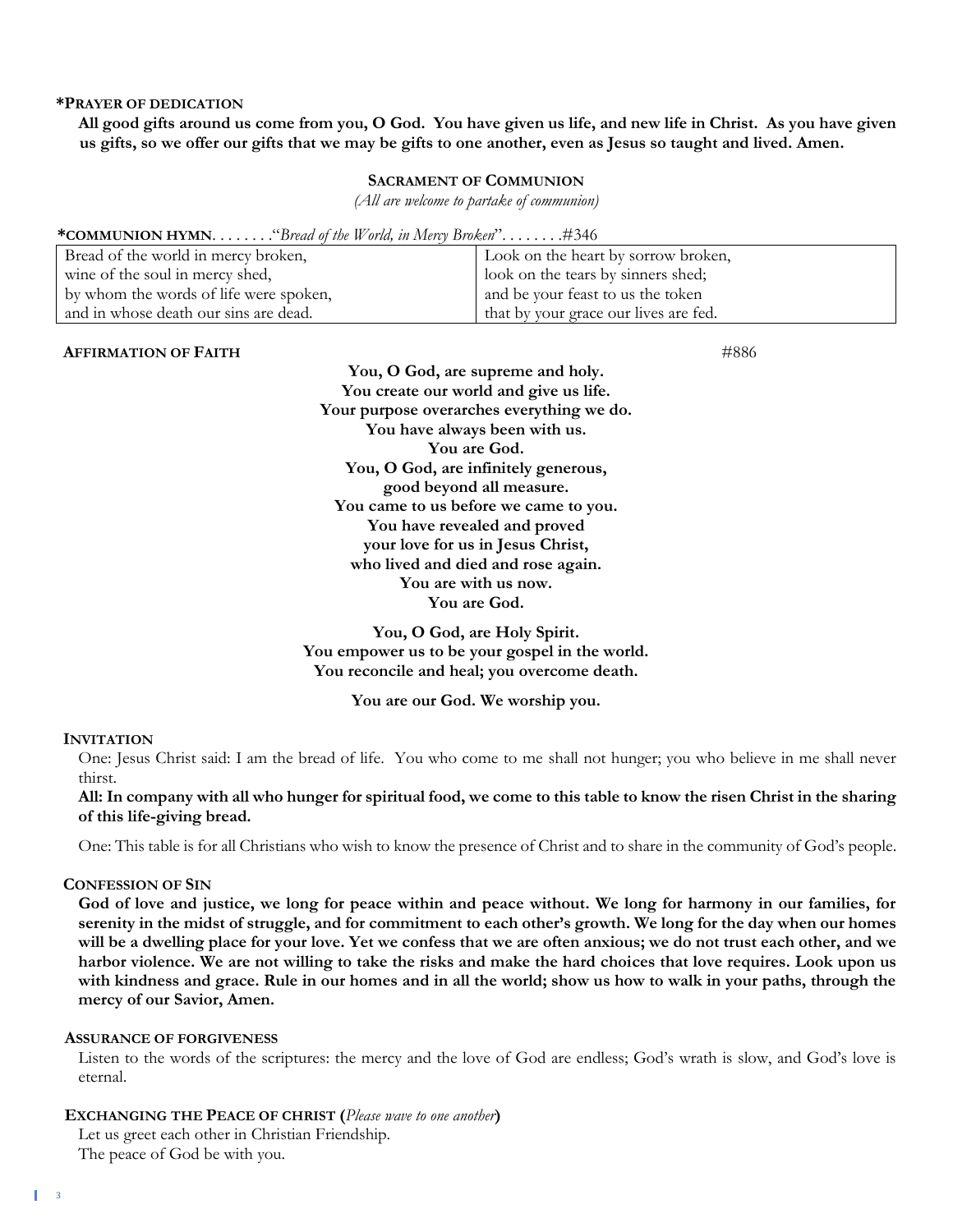**And also with you.**

| <b>*HYMN.</b> "Let There Be Peace on Earth". #14 Special Hymnal |                                |  |
|-----------------------------------------------------------------|--------------------------------|--|
| Let there be peace on earth                                     | Let peace begin with me        |  |
| And let it begin with me                                        | Let this be the moment now.    |  |
| Let there Be Peace on Earth                                     | With every step I take         |  |
| The peace that was meant to be                                  | Let this be my solemn vow      |  |
| With God our Creator                                            | To take each moment and live   |  |
| Children all are we                                             | Each moment in peace eternally |  |
| Let us walk with each other                                     | Let there be peace on earth    |  |
| In perfect harmony.                                             | And let it begin with me       |  |

#### **PRAYER OF CONSECRATION**

#### **SHARING THE BREAD AND THE CUP**

*To demonstrate our unity in Christ, we will take the elements together. Please open the cup containing the bread first, then please open the juice. Thank you!*

### **PRAYER OF THANKSGIVING**

**All good gifts around us come from you, O God. You have given us life, and new life in Christ. As you have given us gifts, so we offer our gifts that we may be gifts to one another, even as Jesus so taught and lived. Amen.**

| Refrain: Peace I leave with you, my friends:   | 1 To share God's love is why I came, |  |
|------------------------------------------------|--------------------------------------|--|
| Shalom my peace, in all you do.                | To show God's kindness without end   |  |
| Peace I leave with you, my friends,            | Go now my friends and do the same,   |  |
| I give to you, so you can give to others, too. | Until I come again [Refrain]         |  |
| 2 Take my hand and be at peace,                | 3 With this love now all will know,  |  |
| The spirit of our love I send;                 | That loneliness is at an end,        |  |
| And with this love you will be free,           | Rejoice my friends though I go       |  |
| Until I come again[Refrain]                    | For I will come again [Refrain]      |  |

**\*CLOSING HYMN**. . . . . . . ."*Peace I Leave With You, My Friends"* . . . . . . . .#249

**\*BENEDICTION**. . . . . . . . . . . . . . . . . ."*God Be With You*". . . . . . . . . . . . . . . .#809 God be with you, God be with you, God be with you till we meet again. Oooo God be with you, God be with you, God be with you till we meet again.

**POSTLUDE** "*Good Christians All, Rejoice and Sing*" Paxton

### **WE ARE DELIGHTED THAT YOU JOINED US FOR WORSHIP TODAY!**

- ➢ **THE ALTAR FLOWERS** are presented to the glory of God and in celebration of Romaine Walton's 96th birthday with love by her family.
- ➢ **THE CHANCEL FLOWERS** are presented to the glory of God and in loving memory of Raymond Bechtel and my mother, Elmira Bentz by Julene Bechtel and family.
- ➢ **THE BULLETINS** are dedicated to the glory of God and in loving memory of Brian's dad by Brian Curren.
- ➢ **LITURGIST**: **8:30AM**: Jeanie Bentzel, **11:00AM**: Bobby Limbert
- ➢ **USHERS**: **8:30AM:** Katie Bentzel & Jackie Taft, **11:00AM:** Volunteer
- ➢ **GREETERS**: **8:30AM:** Jeff & Cheryl Hershey, **11:00AM:** Jay & Joyce Mummert
- ➢ **NURSERY DUTY**: **8:30AM:** Sallie Hagerman & Natalie Fuhrman, **11:00AM** Jessie Sechriest
- ➢ **MUSIC: Sandy Bamberger, Chancel Choir, Chamber Choir and Men's Chorus.**
- ➢ **VIDEO TEAM**: Lew Wallace, Sallie Hagerman, Dani Bentzel, Reen Bentzel, Matt Hildebrecht, Jaron Flickinger

#### **WE WOULD LIKE TO THANK ALL OF THE VOLUNTEERS AND MUSICIANS FOR PROVIDING THE WORSHIP MUSIC THIS SUNDAY!**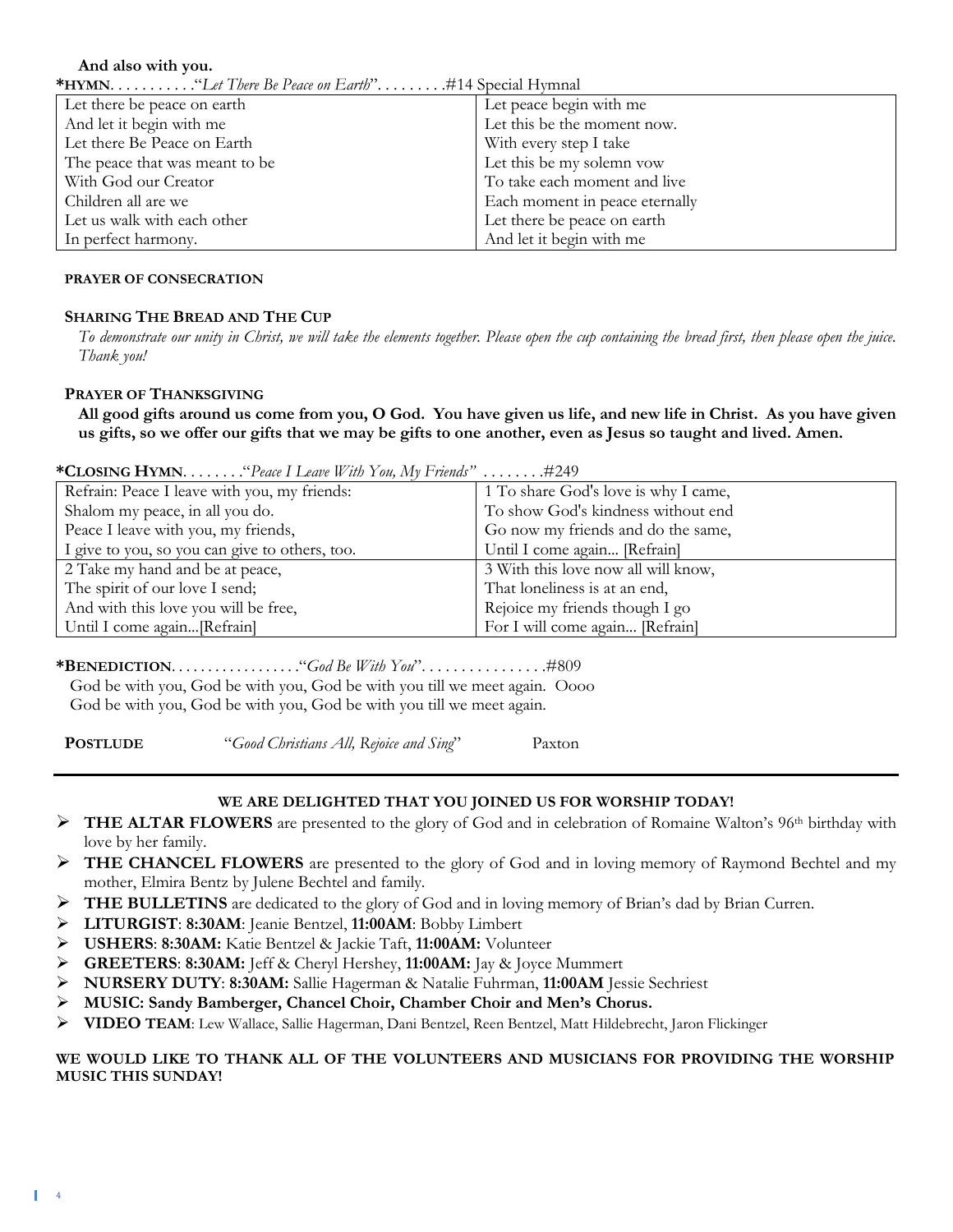## **PRAYERS FOR THE WEEK:**

# **Morning Prayer**

Dear God, as I rise to meet a new day, please let us be filled with Your Holy Spirit. Wherever I go, let me spread love, joy, peace, goodness, and faithfulness. Let me desire to become more like you and to worship you in all I say and do. Help me desire these things much more than the sin that entices me. Thank you for always going before me. Thank you for this new day. In Jesus' Name, Amen.



# **Evening Prayer**

Heavenly Father, you know my worries and care for my troubles. So I give these heavy concerns to you. I lay these problems at your feet. Thank you that your love in me can transform not only my life but the whole world. I walk with peace into the new day, and I put my hope in you. Today, let me rest in the knowledge that you will light my path and guide my life. In Jesus' holy name. Amen.

## **PRAYERS FOR OUR COMMUNITY OF FAITH**

Chuck and Sandy Baboian, Julene Bechtel, Jim Sr. and Rosemary Bentzel, Rosabel Bentzel, Uble & Nan Frost, Mark Garber, Linda Glass, Beverly Hoak, Bev Kirk, Donna Krone, Dottie Limbert, Catherine Lochman, Marguerite Lochman, Arlene Myers, Joanne Overmiller, Randy Reisinger, Cindy Repman, Charlotte Rohrbaugh, Cedric Simpson, Sue Trimble, Stewart Wagner, Elva Winter

# **THOSE WHO GRIEVE FOR THEIR LOVED ONES**

The Myers Family, The Keith Family, The Anstein Family, The Wagner Family, The Heath Family, The Hoak/McGinnis Family, The Reiber Family, The Goodling Family, The Bupp Family



It's time to worship outdoors! Everyone is invited to attend our **church picnic**! We can relax and enjoy nature as we worship. **A sign-up sheet** will be in the **Welcome Center and the Gallery on May 1 through May 14.** We hope you will plan to attend!

### **When:** Sunday, May 22 **Where: Sunset Lane Park/Pavilion 2458 Sunset Lane, York PA 17408 Time: Worship at 10:00 AM Pot-Luck Lunch: 11:30 AM, (burgers and hotdogs will** be provided) **\*\*PLEASE BRING: PLACE SETTINGS, BEVERAGE, CHAIRS\*\***

We are in the process of organizing a Safety & Security Committee to assess any safety risks or security threats that could affect our church, staff, and members. The Committee will also be responsible for safety and security planning, and disaster preparedness and response. The Pennsylvania State Police is offering a free risk and vulnerability assessment that we have signed up for. They will provide us with a detailed report that will identify any vulnerabilities and will offer recommendations to improve security. Our goal will then be to strategize and implement procedures in the event of an emergency or safety issue. The Pennsylvania State Police will conduct a follow-up interview via telephone within one year following the assessment to ascertain if any of the suggested recommendations were acted upon. If you are interested in joining this Committee, please contact Marsha Reiber or Jeff Hershey.



# **LOVE Offering dedicated to the Scholarship Fund for ELC Students**

Our Shiloh UCC Early Learning Center Preschool is in the fundraising process to raise money for their scholarships for the 2022-2023 school year. Instead of selling items, this year they have decided to simply accept any donations for this cause. Each year Allison Hartnett finds that there are families that become financially distressed, for a variety of reasons, and it becomes difficult, if not impossible, to afford to send their child to this wonderful preschool. Scholarship money, which

helps to pay the tuition to attend, is then awarded to such families on a case by case basis. Almost \$4,000 in scholarship monies was awarded to students during this 2021-2022 school year.

Any church member who would like to donate to this worthy scholarship fundraiser cause can either use the LOVE Offering Envelopes that are found in the pews or members can use the "Other" line on their weekly giving envelopes, simply writing in the word " ELC Scholarship". This fundraiser will run through the months of May through August.

Thank you for considering this and for helping the children who need to be at preschool the most. Their learning foundations that the ELC can provide are stepping stones to our own future!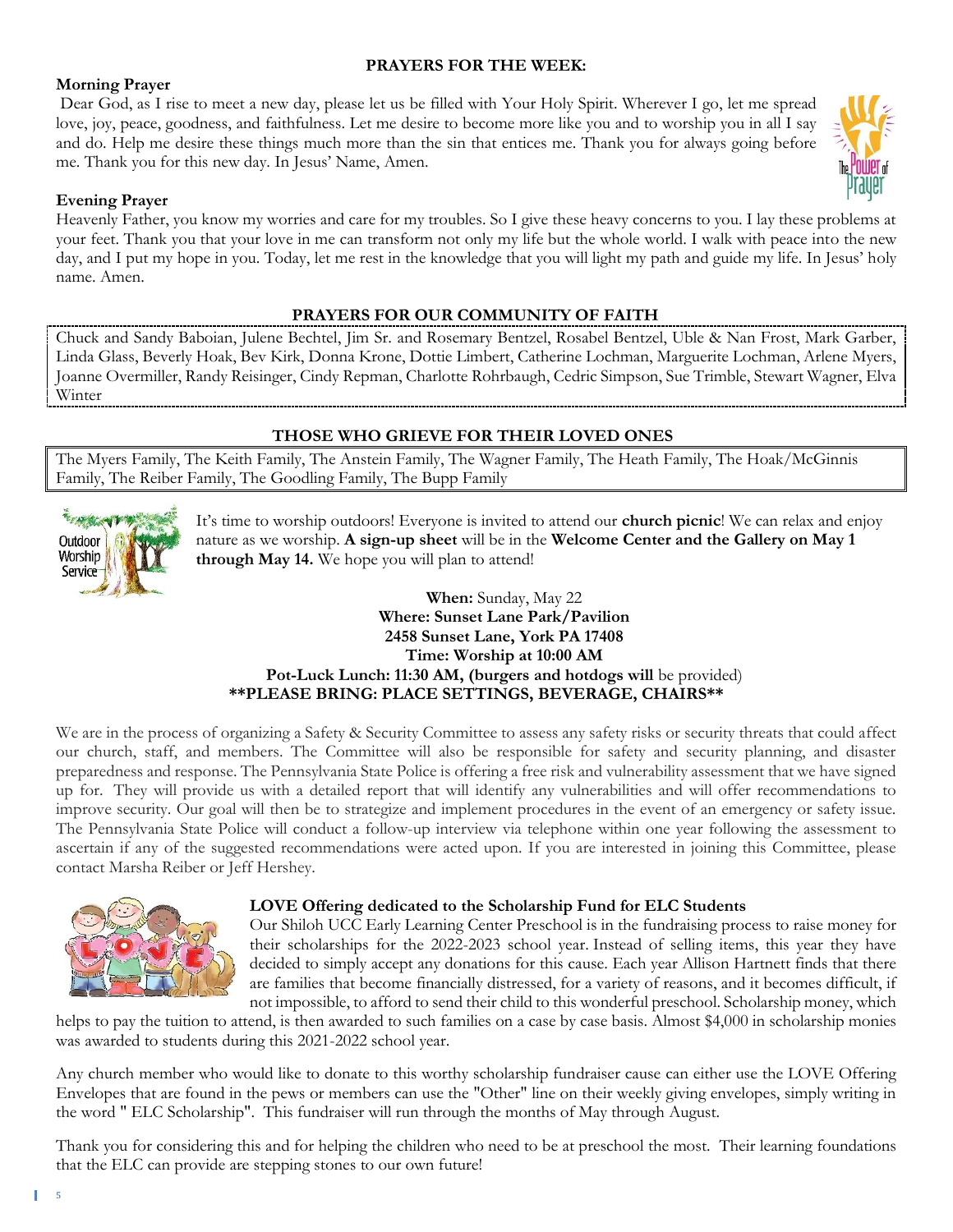**The Women's Guild** will be collecting baby items for **Wellspan Mother/Child Clinic** until **Mother's Day May 8**. The following baby items are needed:

Newborn diapers, unscented wipes, formula (powder), heavy menstrual pads, breast pads, breast cream, baby clothes (newborn to 3 months), blankets (they love the fleece ones), or lighter ones for summer. Please, all items should be new except clothes and blankets. **There will be a bin marked "Women's Guild" in the gallery for donations.**

Our.

pecial

Music

The **Women's Guild** will be meeting **May 2 at 1:00 pm in room 202**. The program will be from our study book **Leading a Life of Balance**. **Chapter Four: Balancing Work and Rest.** Charlotte Mickley will be leading this chapter*.* **We invite all women of the church to join us at any time***.*

Shiloh UCC will be donating this year's special **Mothers' Day Offering to New Life for Girls.** New Life for Girls is a non-profit rehab located in Dover, PA. New Life for Girls provides a comprehensive residential program for those women who are struggling with life-controlling problems such as drug and alcohol addiction, eating disorders, and sexual abuse issues. Their mission is not only to liberate women from the bondage of addiction and other life-controlling issues, but to restore self-worth and train them to successfully re-enter society, ready to give back as the strong and capable women that they truly are by providing a safe and loving

environment. Contributions for New Life for Girls may be made by using the special Mothers' Day Offering envelope, using the "Other" line on the offering envelopes by writing in Mothers' Day Offering, or using a regular envelope with Mothers' Day Offering written on the front.

 $Women's$ **Engaging Women** will be meeting on **Tuesday, May 10, at 6:30 p.m. in the Parlor.** Circles

Please contact the office if you're interested in **sponsoring bulletins**. The cost is \$20 and may be placed in your regular offering envelope. Please call the church office **2 weeks prior** your desired date to have your "Special" wording placed in the bulletin.

Remember **OFFERING** is continually being collected for our missionaries, **Sally Jane and Crosby Johnson**. **Missionaries** 

**GROCERY GIFT CARDS = CONTRIBUTION TO CHURCH.** Weis and Giant grocery gift cards are available for purchase in the gallery. For every dollar of gift cards purchased, \$.05 is donated to the church by the grocery store. This contribution is used to support our Missionaries, Sally Jane and Crosby Johnson in Costa Rica.

> Worship and Music Committee would like to recognize the time and talents of the staff and members who help to make worship services both meaningful and enjoyable. The following members are being celebrated for their service.

Beverly Arnold Patti Goodyear Dani Bentzel Lori Jacobs Katie Bentzel Sarah Kruza Stephanie Berkheimer Nathan Limbert Sally Curren Mary Reiber Natalie Fuhrman Subs: Angela Conlon Sub: Emily Bentzel Sub: Kaitlin Rentzel

# **CHANCEL CHOIR**

Sandra Bamberger Norma Hull Susan Emmons Nathan Limbert Jane Harrison Robert Limbert Charles Hull Stephanie Limbert Olivia Pituch

# **CHAMBER CHOIR**

Sandra Bamberger Stephanie Limbert Carol Burns Linda Little Jane Harrison Olivia Pituch Norma Hull Marsha Reiber Shelley Stewart

# **HAND BELL CHOIR**